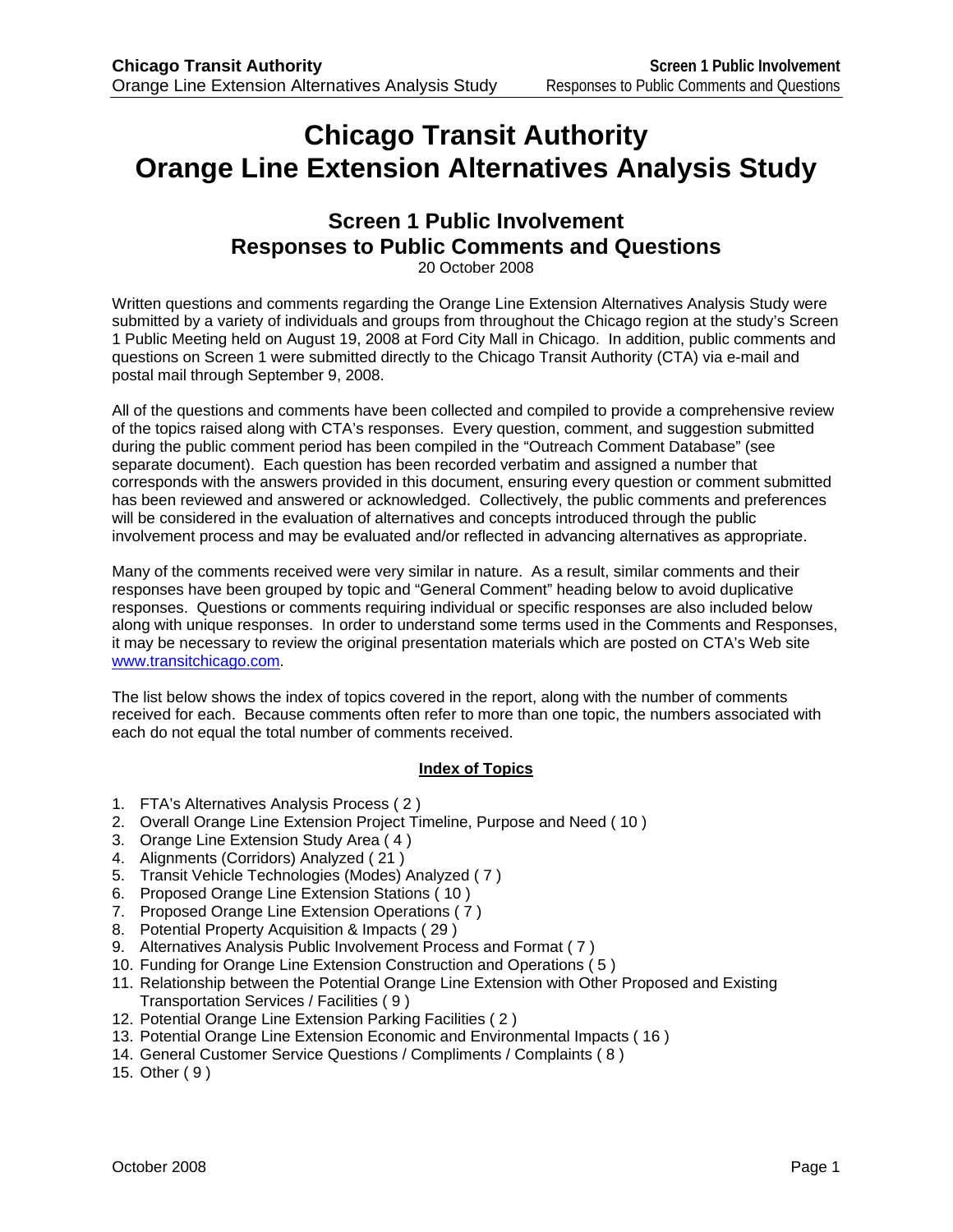# **1. FTA's Alternatives Analysis Process**

#### **General Comment:**

Please describe the Federal Transit Administration's (FTA) Alternatives Analysis process and its components.

#### **Pertains to specific comments:**

78, 85

#### **Response to Overall Category Comment:**

Alternatives Analysis has, for over 25 years, been a key part of FTA's decision-making process for awarding grant funding to support fixed guideway transit projects. Federal law requires that projects seeking grant funding from FTA's New Starts program be based upon the results of an alternatives analysis study and subsequent preliminary engineering. Alternatives analysis has also been a part of established transportation planning practice in the United States for several decades. At its core, alternatives analysis is about supporting local decision-making. An effective alternatives analysis answers the questions: What are the transportation problems in a corridor? What are their underlying causes? What are viable options for addressing these problems? What are their costs? What are their benefits?

The Orange Line Extension project is currently conducting its Alternatives Analysis study. The Orange Line Extension Alternatives Analysis study will have two steps or "screens." Screen 1, which has just been completed and presented to the public, has issued preliminary findings regarding corridors, alignments, and vehicle technologies that should be advanced to Screen 2 for further analysis. These findings have determined 2 vehicle technologies, 3 potential corridors and 3 alignments that should be studied further. Screen 2 will further refine these corridors, technologies and alignments. In the next screen potential station locations, vehicles and alignments will be discussed in more detail, costs and ridership will be projected and operational questions considered. Ultimately, this process will result in the selection of a Locally Preferred Alternative (LPA) which, with FTA approval, will subsequently undergo environmental analysis and preliminary engineering.

A detailed description of the formal FTA Alternatives Analysis process is available at the Federal Transit Administration's web site: http://www.fta.dot.gov/planning/newstarts/planning\_environment\_2396.html.

# **2. Overall Orange Line Extension Project Timeline, Purpose and Need**

#### **General Comment:**

What is the timeline of the project?

#### **Pertains to specific comments:**

18, 23, 28, 46, 77, 78, 79, 80, 98

#### **Response to Overall Category Comment:**

The FTA New Start grant program requires conceptual transit project proposals to proceed through a formal process of planning, design, and construction. Upon completion of this process, the project is ready for operation. The process involves five formal steps: Alternatives Analysis (AA); Environmental Impact Statement (EIS); Preliminary Engineering (PE); Final Design (FD); and Construction. Each of these steps typically takes 2-3 years to complete. Initiation of each step is also contingent upon continued availability of federal and local funding, the timing of which will also affect the overall project schedule. For highly complex projects the Final Design and Construction steps take longer, particularly if construction is implemented in sequential phases rather than all at once.

In the Alternatives Analysis step, the project's purpose and need is identified, alternatives to address the purpose and need are developed and evaluated, comprehensive and on-going public involvement is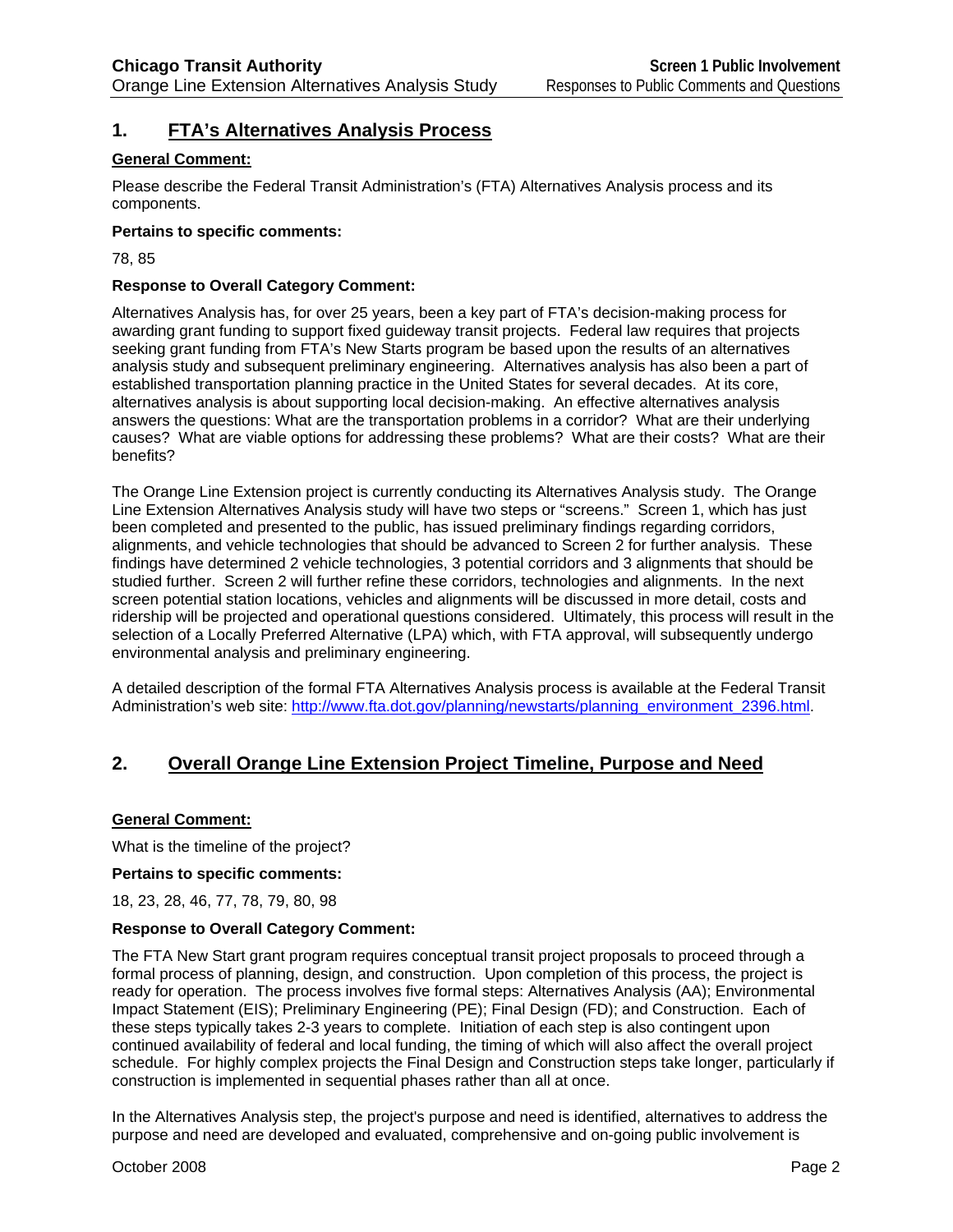initiated, and a Locally Preferred Alternative (LPA) is determined. The Orange Line Extension project's "purpose and need" is to improve transportation access and enhance opportunity for economic development within the study area. In particular, transportation improvements are needed to reduce the significant bus and passenger congestion at CTA's existing Midway Airport Orange Line terminal station; better accommodate growth in employment opportunities along Cicero Avenue and air travel at Midway Airport since the opening of the Orange Line in 1993; reduce lengthy bus trip times to access the Midway Airport Orange Line terminal station from neighborhoods south and southwest of Midway Airport; and alleviate traffic congestion due to expected growth in the study area population and employment. Extending Orange Line transit service south of Midway Airport is intended to stimulate economic development and enhance job opportunities by improving access to, within, and beyond the study area and shortening transit travel times through faster and more direct transit service.

The Orange Line Extension project is currently in the Alternatives Analysis phase. The next step is preparation of an Environmental Impact Statement (EIS). In this step, potential environmental, financial and economic impacts of each alternative are identified, potential environmental impacts of the LPA are analyzed; environmental mitigation strategies are developed, public hearings are conducted to receive input, and a formal Record of Decision is received from the FTA upon successful completion. The Preliminary Engineering step involves engineering effort to support the EIS (30% design level), development of project phasing and construction staging, and feasibility review of mitigation approaches for construction or operational impacts. In the Final Design step the engineering design started in PE is completed, capital and operating cost estimates are updated and construction drawings are prepared, and a Full Funding Grant Agreement is obtained from the FTA upon successful completion. The Construction step commences when federal and local matching funds are secured.

The current Orange Line Extension Alternatives Analysis study is expected to conduct public involvement meetings for Screen 2 in 2009. Identification of an LPA and completion of the study is also anticipated in 2009.

#### **Other Specific Comments Noted on this Topic:**

#### **Comment:**

96: We were told that Ford City Mall will shut down in 3 yrs. So why are you extending transportation to a closed mall?

#### **Response:**

The purpose and need for transportation improvements in the study area extend beyond serving the Ford City Mall. Specifically, transportation improvements are needed to reduce the significant bus and passenger congestion at CTA's existing Midway Airport Orange Line terminal station; better accommodate tremendous growth in employment opportunities along Cicero Avenue and air travel at Midway Airport since the opening of the Orange Line in 1993; reduce lengthy bus trip times to access the Midway Airport Orange Line terminal station from neighborhoods south and southwest of Midway Airport; and alleviate traffic congestion due to expected growth in the study area population and employment.

Additionally, CTA maintains relationships with several stakeholders in the study area, including the representatives of Ford City Mall. The CTA met with Ford City Mall to discuss possible alternative alignments that may be adjacent to mall property. At this time, CTA is not aware of any plans to close the Ford City Mall.

# **3. Orange Line Extension Study Area**

#### **General Comments:**

Why is the study area so small? Will future development extend further south or west?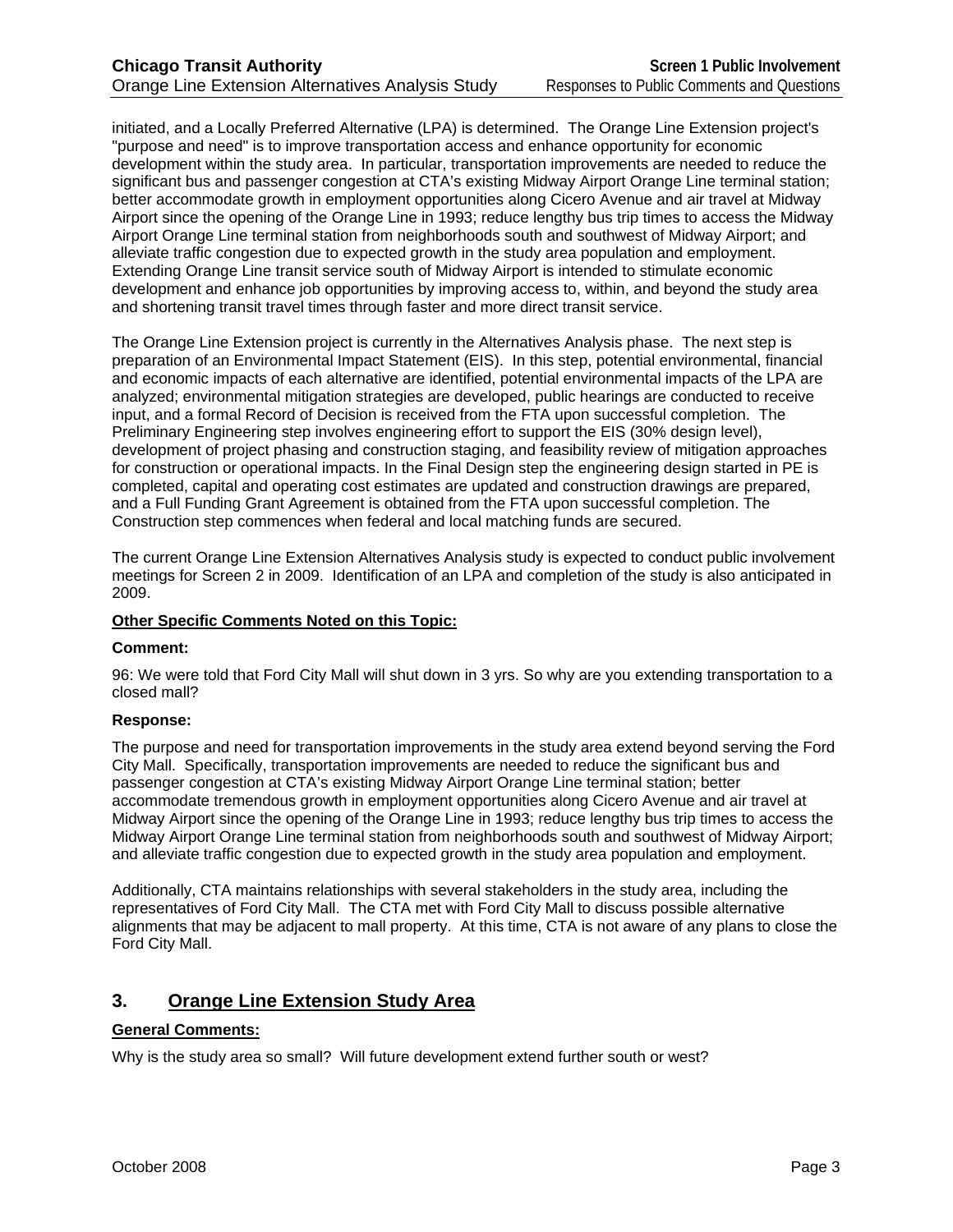#### **Pertains to specific comments:**

62, 88, 89, 107

#### **Response to Overall Category Comment:**

A key component of the Alternatives Analysis process is specifying a study area of a definite size for the project. The goal is to establish a specific area and to define the transit challenges and opportunities within this particular space, so that potential solutions can be measured against these defined challenges. Keeping the study area focused also helps to avoid confusion between multiple unique transit project proposals within the same city or region. Too large a study area can make it too difficult to determine accurately whether the potential solutions effectively address the identified transportation needs.

The Orange Line Extension study area is bounded by the current terminus of the existing CTA Orange Line at Midway Airport / 59<sup>th</sup> Street (5900S) on the north, 79<sup>th</sup> Street (7900S) on the south, Laramie Avenue (5200W) on the west, and Pulaski Road (4000W) on the east. The study area is one and a half (1.5) miles east-to-west and approximately two and a half (2.5) miles north-to-south. These boundaries define an area with numerous opportunities for improving transit connections and growing transit market share. A key goal of the Orange Line Extension is to improve transportation access and enhance opportunities for economic development. In particular, transportation improvements are needed to reduce the significant bus and passenger congestion at CTA's existing Midway Airport Orange Line terminal station; better accommodate tremendous growth in employment opportunities along Cicero Avenue and air travel at Midway Airport since the opening of the Orange Line in 1993; reduce lengthy bus trip times to access the Midway Airport Orange Line terminal station from neighborhoods south and southwest of Midway Airport; and alleviate traffic congestion due to expected growth in the study area population and employment. Extending Orange Line transit service south of Midway Airport is intended to stimulate economic development and enhance job opportunities by improving access to, within, and beyond the study area and shortening transit travel times through faster and more direct transit service. The study area boundaries encompass the areas that would benefit most directly from such transit service improvements. Opportunities for future extensions south or west will be considered in Screen 2 in conjunction with possible alignments of the guideway terminal.

# **4. Alignments (Corridors) Analyzed**

#### **General Comment:**

There is support for specific corridors and/or please provide clarification on the various corridors considered.

#### **Pertains to specific comments:**

1, 2, 8, 33, 40, 41, 42, 43, 45, 48, 49, 50, 52, 54, 61, 87, 95, 102, 104, 107

#### **Response to Overall Category Comment:**

Several recommendations and preferences for potential alignment extensions were provided on the question/comment cards submitted by the public. Many are derivations of the alternatives already defined. Others significantly differ from the alternatives proposed by the CTA. Staff will review all suggestions and incorporate in the analysis those that offer merit for further consideration. Suggested alignments that are predominantly or entirely outside the defined study area will not be considered.

October 2008 Page 4 Regarding the defined alternatives, four (4) different north/south corridors were defined and reviewed as part of the universe of alternatives. Collectively, these alternatives encompass the entire study area. From west-to-east across the study area alternatives include: 1) Cicero Avenue Corridor, one of the major north-south arterials in the study area. Cicero Avenue is a wide street with six lanes of traffic and a median. The corridor attracts heavy traffic and truck volumes and includes a concentration of retail stores and hotels supporting Midway Airport. 2) The next corridor is the Belt Railway/Cicero Avenue Corridor that, similar to the existing Orange Line would be an extension of rapid transit service down the existing but underutilized Belt Railway until the south end of the Belt Railway Yard, and then transitioning west to Cicero Avenue. 3) The Belt Railway/Kostner Avenue Corridor is similar to the Belt Railway/Cicero Avenue Corridor, but at the south end of the Belt Railway Yard, would then transition east to Kostner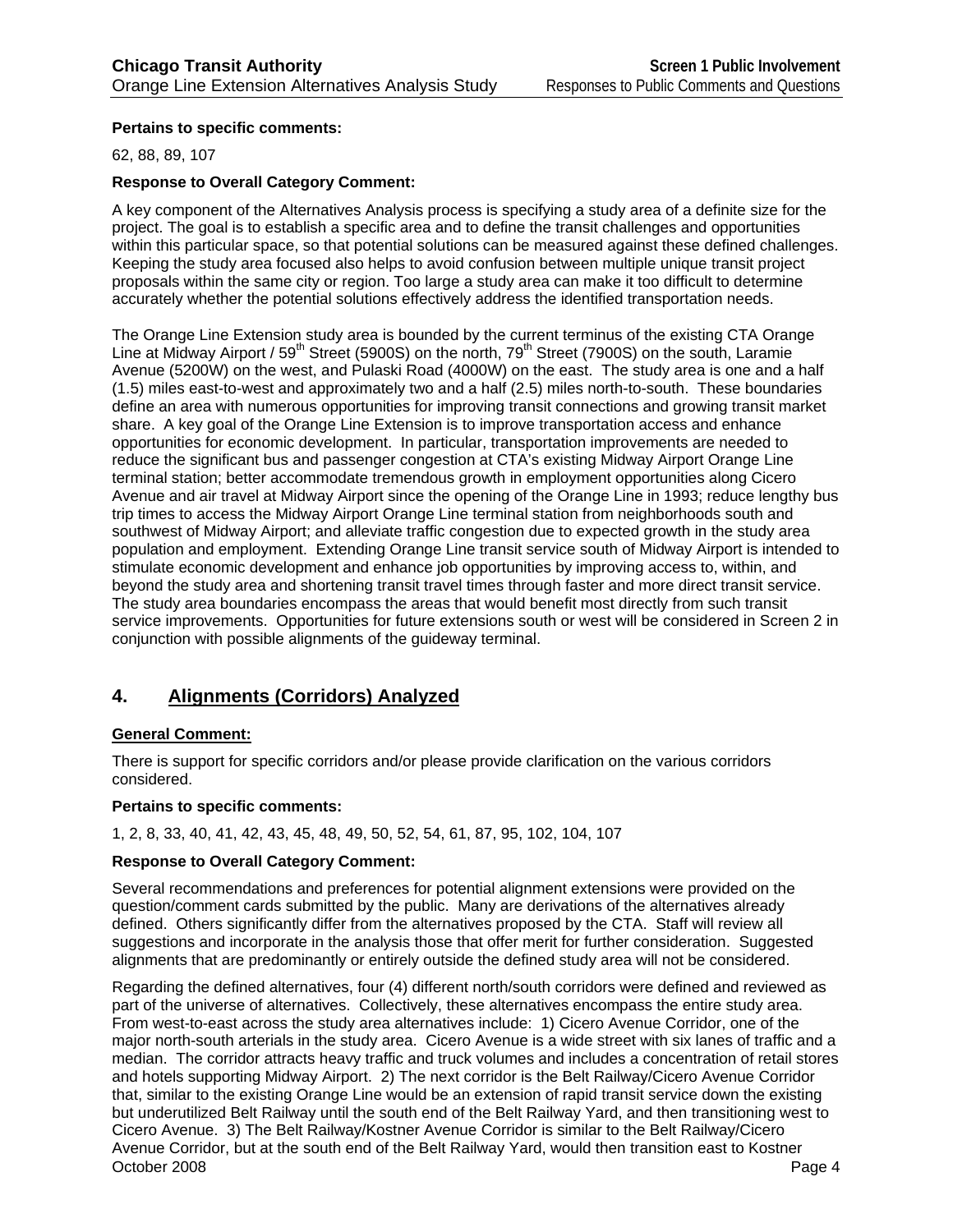Avenue. 4) The final corridor is the Pulaski Avenue Corridor, another north-south corridor on the east end of the study area. Both the Cicero Avenue and Pulaski Avenue Corridors are currently served by existing bus routes.

#### **Other Specific Comments Noted on this Topic:**

#### **Comment:**

84. Why was the Pulaski Road Corridor eliminated from further evaluation?

#### **Response:**

The evaluation process used for the Orange Line Extension Alternatives Analysis includes two screens. Both screens apply criteria to a decreasing number of potential transportation investments until a Locally Preferred Alternative (LPA) is determined. The first screen – presented at the Orange Line Extension outreach meeting in August 2008 – is primarily qualitative, while the second screen – likely to be completed in Spring 2009 – will be primarily quantitative. The first screen included two steps.

In Screen 1 Step 1, the Alternatives Analysis began with identifying a "universe" of alternatives—all of the conceivable transit service improvements that may address the purpose and need for the project within the study area. These alternatives included a wide array of transit vehicle technologies, four potential corridors through the study area, and four possibilities for vertical profiles (elevated, trench, subway, and at-grade). This universe of alternatives was evaluated in Screen 1 to identify a shortlist of specific technologies, corridors, and profiles that may best satisfy the project's goals and objectives.

In Screen 1 Step 2, the transit vehicle technologies were evaluated for study area suitability according to the length of commute, typical station spacing, operating speed and system applicability. Simultaneously, the corridors through the study area were evaluated according to social factors (land use, neighborhoods and communities, and population access) and transportation factors (system usage and accessibility). Next, in combination with possible vertical profiles, the corridors and technologies that were found to be suitable to the study area were then evaluated according to general environmental, transportation, and economic parameters. These general evaluation criteria were used to eliminate alternatives that were not capable of meeting the project's goals.

For more information on the Screen 1 evaluation criteria or evaluation results of each alternative, please see the detailed summaries available for review on the Screen 1 presentation boards, which are available for download at the CTA's website www.chicagotransit.com as noted in the introduction to this document.

The Pulaski Road Corridor was eliminated because it did not address the purpose and need of the project as well as other corridors. Specifically, the Pulaski Road Corridor has fewer significant activity centers and opportunities for connecting with existing transit routes than other corridors.

# **5. Transit Vehicle Technologies (Modes) Analyzed**

#### **General Comment:**

There is support for Bus Rapid Transit or Heavy Rail Transit.

**Pertains to Specific Comments:** 

1, 2, 39, 104

#### **Response to Overall Category Comment:**

Several recommendations and preferences for modes were provided on the question/comment cards submitted by the public. Staff will review all suggestions and incorporate in the analysis those that offer merit for further consideration.

During Phase 1, eleven transit technologies were evaluated applying a series of screening factors including vehicle operating speed, station spacing requirements, capacity, reliability, and daily use in revenue transit operations. Preliminary findings for Screen 1 identified two technologies to advance to more detailed evaluation -- Bus Rapid Transit, or BRT, and Heavy Rail Transit, or HRT -- the existing type of Orange Line technology -- to be carried forward. The other nine technologies were deemed not as well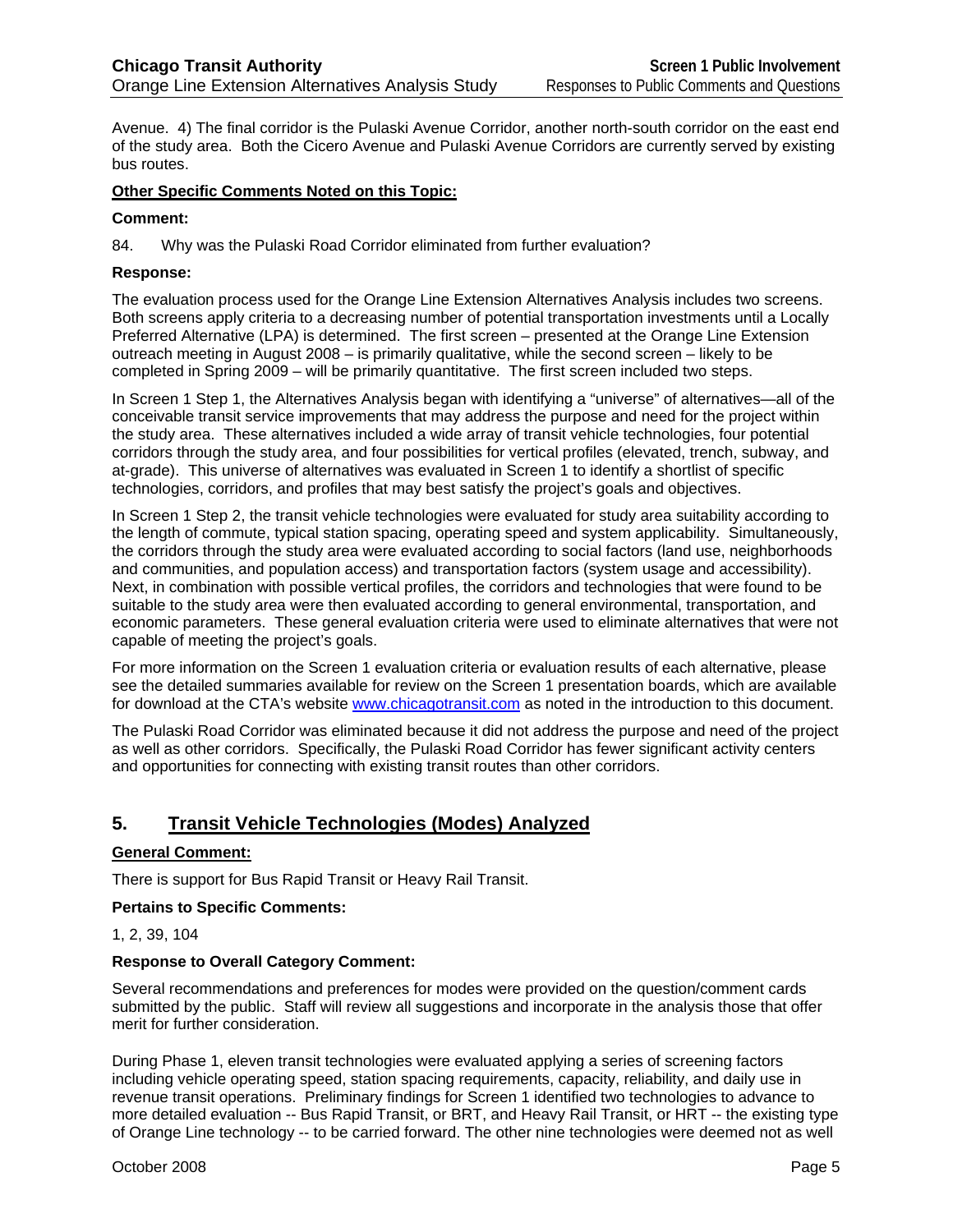suited to this study area due to factors like the operating speed and other compatibility issues. Bus Rapid Transit will be considered only as an at-grade application or in-street operation. For Heavy Rail Transit, two different options in terms of profile will be considered, including elevated and in-trench. HRT and BRT technologies will be further evaluated in Screen 2.

#### **Other Specific Comments on this Topic:**

#### **Comments:**

- 58. What would be the cost of building a bus rapid transit system as opposed to a building a heavy rail system?
- 59. What is the cost difference between the bus transit and rail transit?

#### **Response:**

Bus Rapid Transit (BRT) along with Heavy Rail Transit (HRT) are the two technologies that, based upon the analysis, will be brought forward into the next planning and evaluation phase. While BRT can utilize separate lanes, station construction, special signalization, and other infrastructure, BRT within this study will be confined to at-grade (or in-street) operations. This reduces the infrastructure requirements -- and costs relative to HRT -- as confirmed by several BRT services in operation throughout the U.S. More specific cost estimates will be developed prior to the selection of a Locally Preferred Alternative (LPA).

Screen 1 findings recommend BRT alternatives to operate on Cicero Avenue at-grade. HRT is recommended to be carried forward to further evaluate its operation along the Belt Railway/Cicero Avenue and Belt Railway/Kostner Avenue corridors along an elevated right-of-way or in trench. Many factors in addition to cost will be evaluated in the consideration and eventual selection of the mode best suited for the projected level of ridership, including the appropriateness for the corridor, environmental compatibility, traffic impacts, safety, and visual impacts. Positive impacts will be identified as well, such as the anticipated positive impacts on community and commercial development and expanded employment opportunities.

#### **Comment:**

81. How would the Bus Rapid Transit system work? Would it take up a lane on the street?

#### **Response:**

Bus Rapid Transit (BRT) is a high capacity, permanent, integrated system that uses buses or specialized vehicles on roadways or dedicated lanes to quickly and efficiently transport passengers to their destinations, while offering the flexibility to meet transit demand. BRT systems can also incorporate features such as bus transit signal priority, permanent BRT stations, and pre-boarding fare collection to improve service. BRT systems can be customized to community needs and incorporate state-of-the-art technologies that improve efficiency and passenger convenience.

BRT that operates at street level, or at-grade, can operate in the middle of a roadway, by taking an existing lane, using parking lanes during dedicated periods, or by adding a lane and operating on the side of a roadway. The specific at-grade alternatives for BRT have not yet been determined and will be developed in conjunction with Screen 2. CTA will coordinate with the Illinois Department of Transportation when evaluating this issue. Maintaining traffic flow and related efficiencies is a major consideration in CTA's planning of this extension. The effect of a BRT alternative on existing road capacity will continue to be a primary consideration when planning and designing route alignments.

# **6. Proposed Orange Line Extension Stations**

#### **General Comment:**

Where would stations on the proposed Orange Line Extension be located?

#### **Pertains to Specific Comments:**

11, 43, 52, 53, 61, 63, 64, 94, 95, 107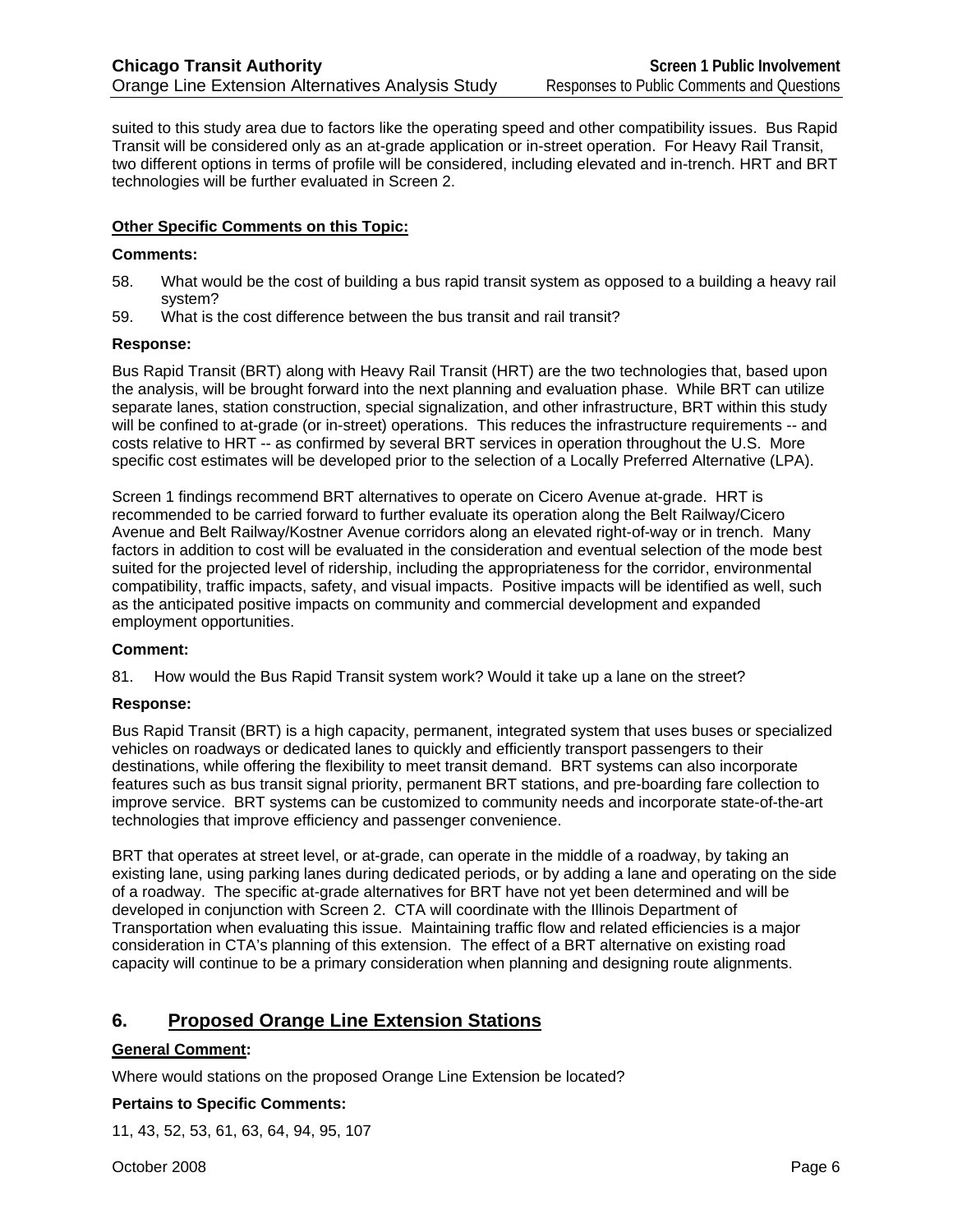### **Response to Overall Category Comment:**

Station locations for the advancing BRT and HRT alternatives will be identified as part of Screen 2.

# **7. Proposed Orange Line Extension Operations**

#### **General Comment:**

How will the service operate? What will be the fare?

#### **Pertains to Specific Comments:**

67, 70, 75, 76, 99, 108

#### **Response to Overall Category Comment:**

At this time, specific operating hours, fares, and other operational issues associated directly with the Orange Line Extension have not been determined. These operating issues will be assessed throughout subsequent preliminary and final engineering studies and through construction. It is expected, however, that any new CTA service will be generally consistent with current CTA operating conditions at the time of opening of any new transit improvement to provide customers with frequent and reliable travel options. Any new CTA service and associated facilities would be consistent with American with Disabilities Act (ADA) requirements.

#### **Other Specific Comments on this Topic:**

#### **Comment:**

87. If the Kostner Corridor if selected will there be enough room for storage of the trains (train yards) or will homes further south be in the way for a train storage yard?

#### **Response:**

There is enough capacity at yard north of Orange Line Midway Airport terminal station to accommodate the storage of additional trains. A new yard facility is not anticipated in conjunction with this extension project; however, operating details will be evaluated in further detail during the subsequent Screen 2 of the Alternatives Analysis.

# **8. Potential Property Acquisition and Impacts**

#### **General Comment:**

Alternatives with less residential displacement are preferred. How will you handle displaced residents due to property acquisition?

#### **Pertains to Specific Comments:**

9, 10, 12, 13, 14, 16, 17, 18, 19, 20, 21, 24, 26, 27, 28, 29, 31, 32, 34, 35, 36, 38, 44, 52, 53, 55, 80, 87

#### **Response to Overall Category Comment:**

At this early stage in the Alternatives Analysis study, CTA cannot determine how much private property, if any, would need to be acquired in order to construct and operate the selected alternative. A final determination on the transit technology, alignment and vertical profile will need to be established before potential property impacts can be fully assessed. Although likely impacts will be considered in screening alternatives, private property impacts are determined in detail as a part of the Environmental Impact Statement (EIS). The EIS process is a requirement for federal funding and mandates that environmental impacts—including impacts upon private property—must be evaluated in order to receive federal approval. The EIS process begins after the Alternatives Analysis process ends and a Locally Preferred Alternative (LPA) is determined. Public acquisition of private property is governed by federal and local laws. In accordance with these laws, affected property owners would be compensated for their properties based on fair market values and can be provided relocation costs.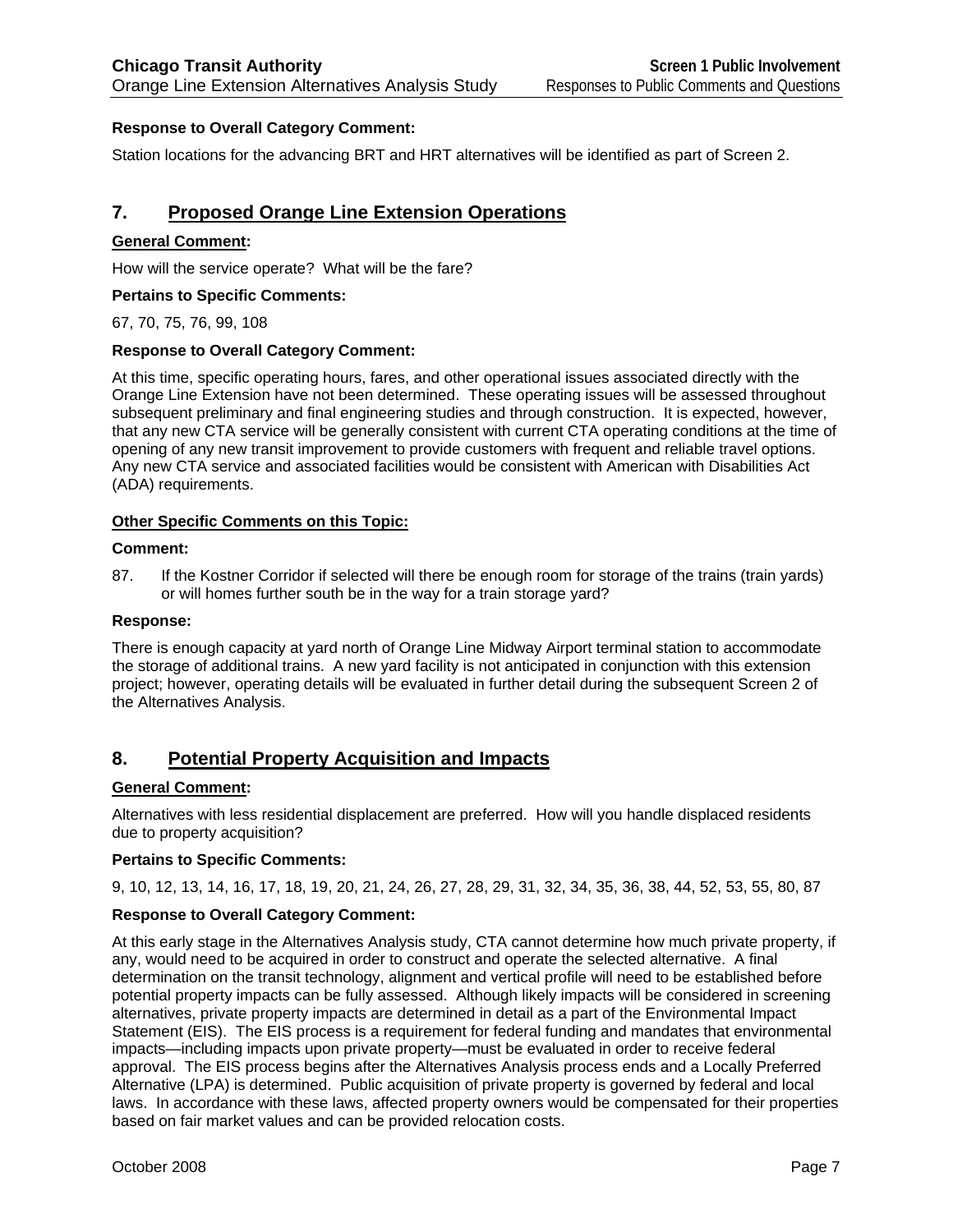#### **Other Specific Comments on this Topic:**

#### **Comment:**

93. How would the line affect Ford City Mall?

#### **Response:**

A final determination on the transit technology, alignment and vertical profile will need to be established before potential property impacts can be fully assessed. As mentioned above, private property impacts are determined in detail as a part of the Environmental Impact Statement (EIS). The EIS process is a requirement for federal funding and mandates that environmental and economic impacts must be evaluated in order to receive federal approval. The EIS process begins after the Alternatives Analysis process ends and a Locally Preferred Alternative (LPA) is determined.

CTA maintains relationships with several stakeholders in the study area, including representatives of Ford City Mall. The CTA has met with Ford City Mall to discuss possible alternative alignments that may be adjacent to mall property and anticipates that if an adjacent alignment was pursued as an LPA, coordination will continue with the goal of a mutually beneficial project outcome.

# **9. Alternatives Analysis Public Involvement Process and Format**

#### **General Comment:**

Is all the information (evaluation criteria, etc.) available to the public? How can I get a copy of the materials presented?

#### **Pertains to Specific Comments:**

4, 5, 6, 7, 91, 105, 107

#### **Response to Overall Category Comment:**

Public involvement is a key component of this process. The outreach has already begun including a community stakeholders meeting with representatives of various community groups throughout the study area. We also have met or offered to meet with local, county, state and federal elected officials in the study area. Meetings also included community organizations, and city and state agencies such as the Chicago Department of Transportation, Illinois Department of Transportation, Regional Transportation Authority, Metra, and Pace. If your organization would like to be included in the stakeholder's meetings please contact Darud Akbar, CTA Government and Community Relations at dakbar@transitchicago.com.

The public involvement process for the Orange Line Extension Alternatives Analysis study also includes two public involvement meetings, at the conclusion of the Screen 1 and Screen 2/LPA analyses. The Screen 1 meetings were held at Ford City Mall. A meeting location and date for Screen 2 has not yet been determined. The meeting locations must be close to public transit and accessible to people with disabilities. Suggestions for meeting locations may be sent to Darud Akbar, CTA Government and Community Relations at dakbar@transitchicago.com.

Meetings are announced through ads in neighborhood newspapers and publications as well as public alerts on CTA trains and buses, at rail stations, on the CTA Web site, and distributed to print and broadcast media via news releases.

The format of the meetings included groups of presentation boards containing detailed information on each area of analysis in the study, where individual conversations between the public and project staff knowledgeable about that area of analysis could take place. The public meetings also included a community presentation that provided information in a slideshow format led by the study's project managers. The presentation and presentation boards are available in electronic format at www.transitchicago.com – click on Initiatives, then Alternatives Analysis Studies, then Orange Line Extension – or via paper copy by request to Darud Akbar, CTA Government and Community Relations at dakbar@transitchicago.com.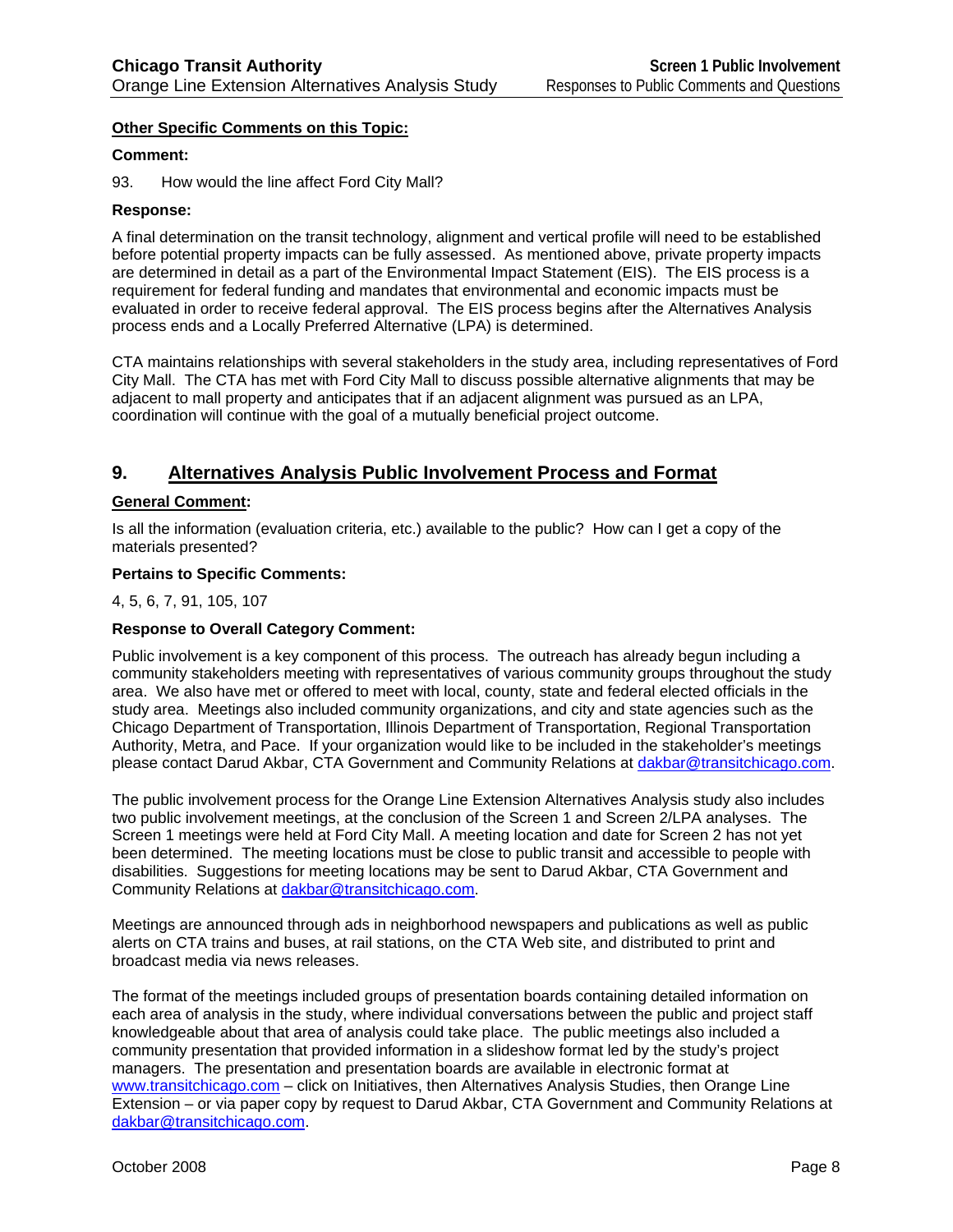Meeting attendees were requested to submit questions and comments in a written format. CTA's goal in emphasizing written questions and comments has been to ensure everyone's thoughts are collected and reviewed. The intent is for everyone to have an equal opportunity to participate in the process. In addition, by reviewing and responding to similarly worded questions, the presenters efficiently addressed multiple individuals at once and avoided repetition during the public meetings. CTA and the consultant team staff have also been available to answer any individual questions on a one-on-one basis following the general question and answer period at each meeting.

The written comments received at the public meetings and other detailed comments submitted subsequently are being answered individually for the record in this document, which will be made available publicly on the CTA Web site, by email to public meeting participants, and in hard copy by written request. All of the comment cards and other written communications (primarily emails) will collectively become part of the evaluation process and will be submitted to the Federal Transit Administration as a part of the official documentation for the Alternatives Analysis study.

# **10. Funding for Orange Line Extension Construction and Operations**

#### **General Comment:**

How will the construction and operation of the Orange Line Extension be funded, especially with CTA's current budget issues?

#### **Pertains to Specific Comments:**

66, 71, 72, 85, 106

### **Response to Overall Category Comment:**

CTA's operating budget supports day-to-day operations and helps determine the service frequency and hours CTA can offer on its bus and rail system. Half of CTA's operating budget comes from customer fares and revenue generated from sources such as advertising and concessions. The other half of the operating budget comes from regional sales taxes and matching funds from the State of Illinois. No federal funds are available specifically to cover operating expenses. Once the Orange Line Extension is built and operational, the funds to operate the system will come from fare revenue as well as local and state funding sources, consistent with the funding mechanisms that support CTA's other bus and rail transit services.

Meanwhile, CTA's capital funding is provided both by the federal government and State of Illinois and is granted specifically for improvement projects such as rail station renovations, track and structure rehabilitation, bus and rail car purchases, and rail extensions. It is federal capital funding that is being sought for the Orange Line Extension and other New Starts projects. Capital funds help the CTA maintain and improve its service, but federal rules prevent its use for day-to-day operations expenses.

CTA has initiated this Alternatives Analysis study for the Orange Line Extension as a first step towards obtaining capital funding for the project through the Federal Transit Administration's "New Starts" grant program.<sup>1</sup> This program provides funding for major public transit infrastructure projects throughout the U.S. through a highly competitive process. Upon successfully advancing through the four phases of project implementation (Alternatives Analysis, Environmental Impact Statement, Preliminary Engineering, and Final Design) a project will be qualified to receive a "Full Funding Grant Agreement" (FFGA) from the U.S. Government. The amount of funding in the FFGA covers up to 80 percent of the project's capital costs. Other federal, State and local funds comprise the remainder of capital funding. It is possible to seek alternative sources of federal and non-federal funding for the project, but the federal New Starts grant program is specifically intended to support transit projects of this nature and is the public funding mechanism generally most capable of doing so.

October 2008 Page 9  $\overline{a}$ <sup>1</sup> CTA is also conducting concurrent Alternatives Analysis studies for other candidate New Starts expansion projects that have been authorized by the U.S. Congress—including extending the Red Line further south, extending the Yellow Line to Old Orchard, and the constructing the Circle Line.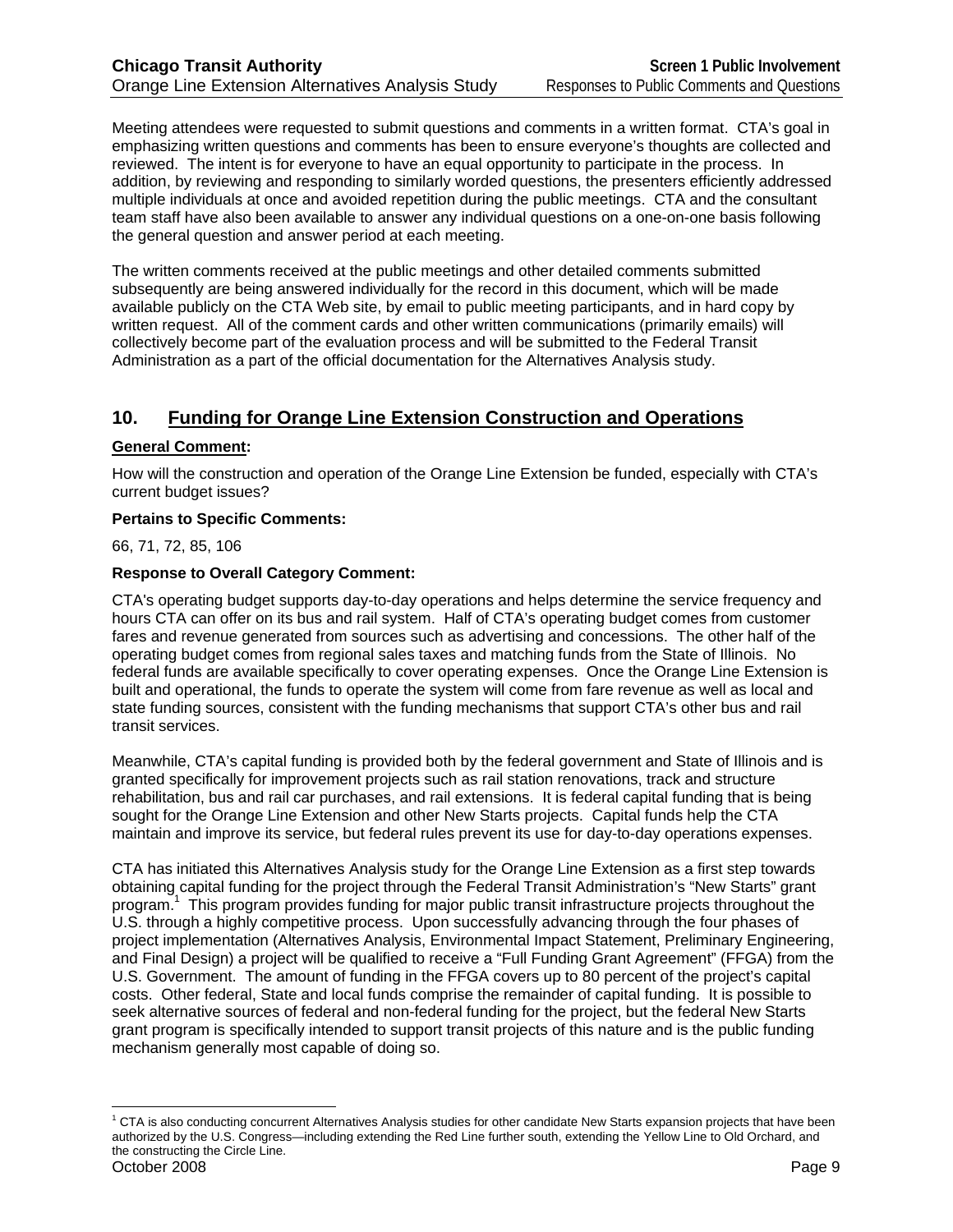As indicated above, to ultimately secure federal New Starts grant funding, matching funds for at least 20 percent of the project's capital costs are required from sources other than the New Starts grant program mainly from non-federal (i.e., state and local) sources. From 2000 through 2004, the Chicago region's matching funds came from the State of Illinois through the Illinois FIRST legislation. The Illinois FIRST legislation expired on June 30, 2004. Since that time, CTA has been working with the Illinois Legislature to enact a replacement to Illinois FIRST and ensure that all future federal transit funds available to the Chicago region can be fully utilized.

CTA is simultaneously pursuing solutions to its overall operating and capital funding challenges while also positioning itself (through Alternatives Analysis studies such as this one) to secure capital funding to meet the region's future transit infrastructure needs. While it is necessary and critical for CTA to obtain the capital and operating resources it needs to maintain its system in a state of good repair on an ongoing basis, it is equally important to plan for the future; there is little value in maintaining an existing system if it will not adequately address future travel needs. CTA's overall Capital Improvement Program not only identifies funding needs to maintain the existing system in a state of good repair, but it also identifies and addresses future needs to serve growing regional transit travel demands. With a growing population and shifting travel patterns and travel needs, it is important to anticipate CTA customers' future needs and plan accordingly. For example, many of today's key transit links—including the Blue Line to O'Hare, the Orange Line to Midway, and the Yellow Line to Skokie—were made possible by past generations who understood the need to invest in transit's future even as they addressed significant day-to-day financial pressures.

It is also important to recognize that federal capital funding for transit system expansion projects comes largely from the New Starts grant program funds that are allocated separately from federal formula funds dedicated to ongoing "state of good repair" capital improvements. While federal formula funds may be used for infrastructure renewal projects, New Starts funds are discretionary funds that can only be used for system expansions. Given that CTA has demonstrated need for both formula and New Starts funding, it is prudent that CTA take all necessary steps to obtain funding from both sources and not focus on just one while passing up the other. CTA does not propose diverting its federal formula funds to support system extensions and expansions.

# **11. Relationship between the Potential Orange Line Extension with Other Proposed and Existing Transportation Services / Facilities**

#### **General Comment:**

Will the Orange Line Extension connect with existing CTA and regional services? Is this part of the region's plan?

#### **Pertains to specific comments:**

3, 8, 10

### **Response to Overall Category Comment:**

A key goal of the Orange Line Extension is to utilize and integrate existing regional transit services to the greatest extent possible. CTA bus and rail lines, Metra commuter rail lines, and Pace suburban bus services are interrelated. The Orange Line Extension will be designed to make convenient connections between all transit services with which it intersects. In the Alternatives Analysis study, opportunities for connections between the CTA Orange Line Extension and Pace bus services will be explored. These connection possibilities will be further described and analyzed in Screen 2.

As a part of the Alternatives Analysis process, CTA meets regularly with representatives of Metra, Pace, the Regional Transportation Authority (RTA), the Chicago Department of Transportation, the Illinois Department of Transportation, Cook County, the Chicago Metropolitan Agency for Planning (CMAP), and affected freight railroads to promote coordination within the region's transportation network. The Orange Line Extension's Purpose and Need includes effectively managing future traffic growth in the study area. The CTA seeks opportunities to connect with other transportation elements as opportunities permit.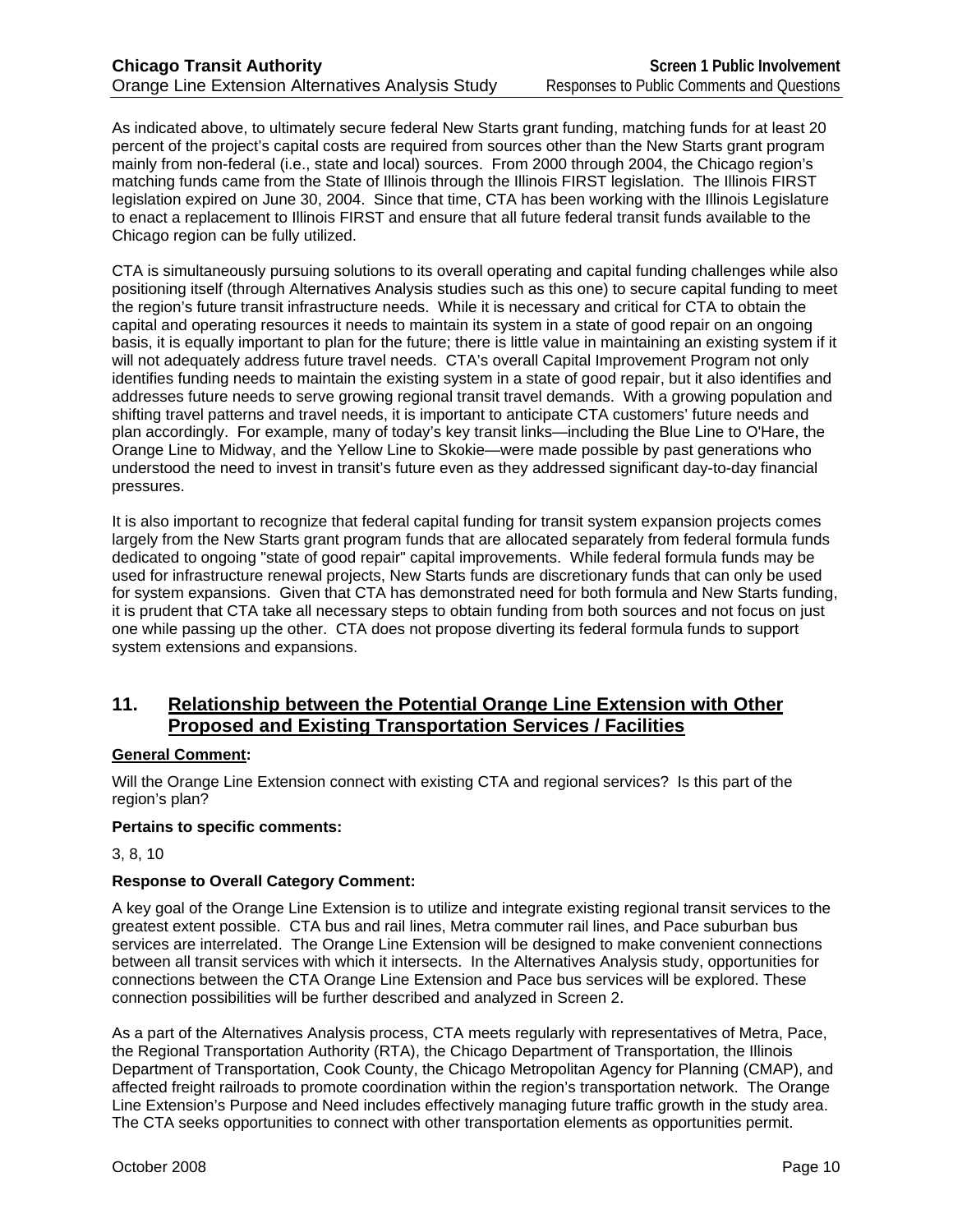In order to qualify for federal funding, regional transportation projects must also be included in an official Regional Transportation Plan. Chicago's Regional Transportation Plan is prepared by the CMAP with input from local and state government agencies (including CTA), community organizations, and the general public. The plan is updated regularly and the Orange Line Extension project is included in the plan. The most recent comprehensive update of the 2030 Regional Transportation Plan (RTP) was prepared in 2006 and involved extensive public outreach meetings throughout the region in May and June of 2006. A technical update of the 2030 RTP was also completed earlier this year. Additional information on this plan can be found on CMAP's "Shared Path 2030" web site, www.sp2030.com.

#### **Other Specific Comments on this Topic:**

#### **Comment:**

67. How does this impact Metra fares?

#### **Response:**

No changes to Metra fares are anticipated as part of this study.

#### **Comments:**

- 68. How will the Belt Railway construction be affected?
- 69. Do you have approval to construct on their site?
- 92. What impact will the Canadian purchase of the Belt railroad have on your Cicero belt and Kostner belt corridors? Also what effects will their reroute some of the freight trains have on these corridors or other routes?

#### **Response:**

CTA is currently coordinating with the Chicago Department of Transportation (CDOT) to preserve right-ofway in the Belt Railway corridor. If a Belt Railway alternative (including the Belt Railway/Cicero Avenue or Belt Railway/Kostner Avenue Corridors) is advanced as the Locally Preferred Alternative (LPA), CTA will work with the Belt Railway or subsequent owners to purchase right-of-way or secure necessary easements to construct the extension. Rail transit alternatives will not share tracks with freight trains and therefore impacts to existing freight operations are anticipated to be minimal. Impacts will be analyzed in detail subsequent to Alternatives Analysis in the Environmental Impact Statement (EIS) phase.

#### **Comment:**

104. How would the Orange Line Extension impact current CTA bus services?

#### **Response:**

The structure of existing bus routes in the study area may be changed to complement new high-capacity transit service. Depending on the specific route of the Orange Line Extension, the number of routes terminating at the current Orange Line Midway Airport terminal station may be reduced, which would reduce congestion in and around this facility. The objective of these bus service modifications is to improve the schedule reliability, customer convenience and overall travel time. Any proposed changes to project area bus service will be presented at future public meetings as information and for public comment.

#### **Comment:**

106. Rail investment should be prioritized, first going to heavily-traveled existing branches, then to other proposed projects which may benefit more customers, such as the proposed Circle Line.

#### **Response:**

Every five to six years, the United States Congress enacts legislation that authorizes federal funding for highway, transit, motor carrier, safety, and research programs across the country. This federal support represents the primary source of capital funding for CTA and other transit agencies throughout the U.S. The current legislation, known as SAFETEA-LU (Safe, Accountable, Flexible, Efficient Transportation Equity Act - A Legacy for Users), authorizes the federal transit and highway programs through 2009. President Bush signed the act into law on August 10, 2005.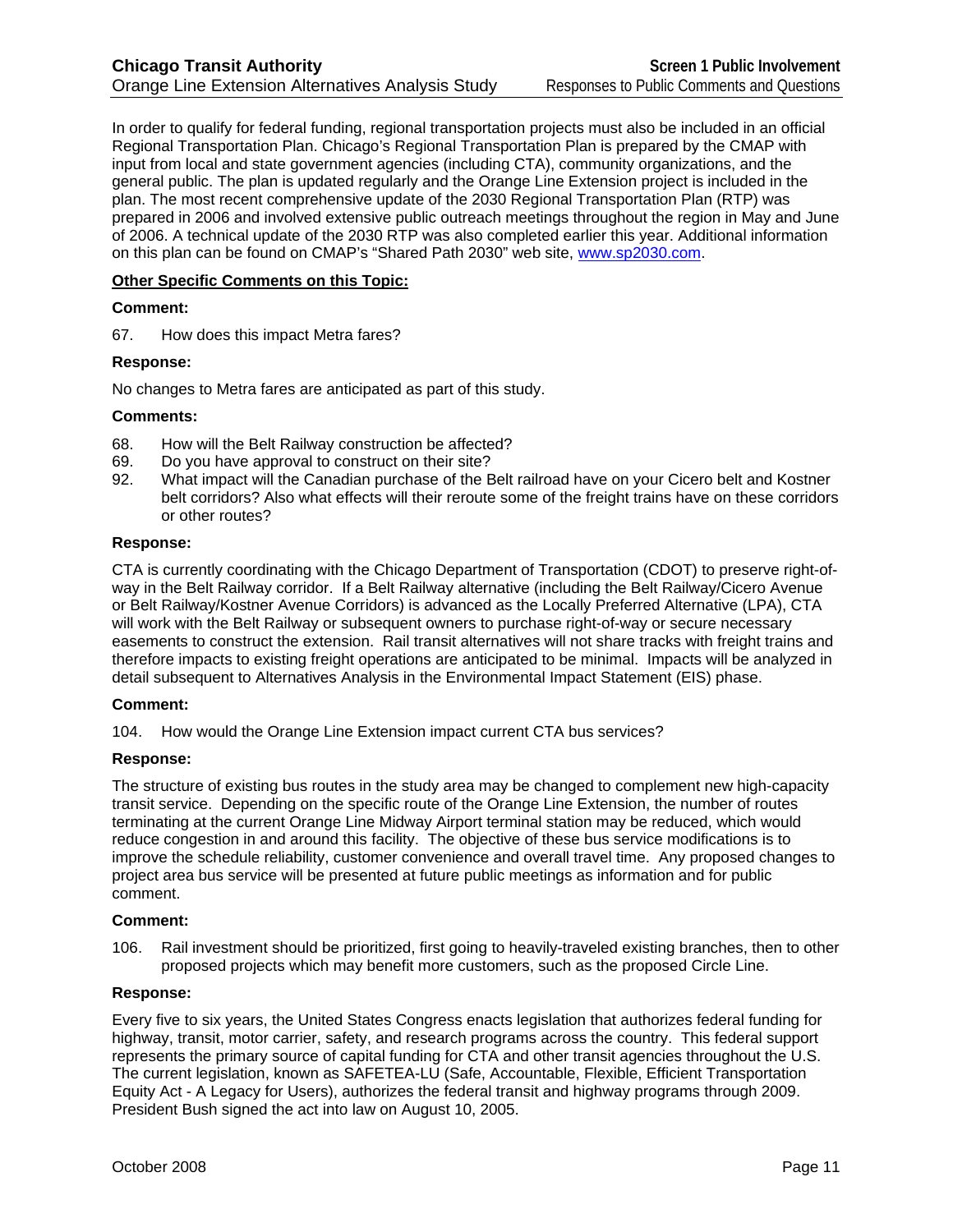The SAFETEA-LU legislation authorized CTA to seek federal New Starts grant support for four new rail lines or line extensions including: the Red Line Extension to 130th Street; the Orange Line Extension to Ford City; the Yellow Line Extension to Old Orchard; and the Circle Line. In order to qualify for New Starts funding, CTA is required to perform comprehensive Alternatives Analysis studies for each. Alternatives Analysis studies for all four projects are currently underway following the same federally mandated process as the Orange Line Extension study, but addressing the unique transportation needs of their respective study areas.

A key objective of the Federal Transit Administration's Alternatives Analysis process is to measure all transit projects from across the nation by the same set of standards. This process ranks projects based on this measurement and not on where they are located. In this way, the benefits and costs of a project can be objectively measured in comparison to all others. Acknowledging that each project has a unique Purpose and Need, the process allows multiple projects from the same region to be rated highly. It is not unusual for a large region such as Chicago to seek approval for several major transit initiatives at the same time. In the late 1990s, CTA won New Starts funding approval for both the Cermak (Douglas) Branch reconstruction and the Brown Line capacity expansion project at the same time. Metra has also received New Starts funding for multiple projects at the same time. New York City in 2005 had two multibillion dollar transit projects approved for New Starts funding.

In order to qualify for federal funding, regional transportation projects must also be included in an official Regional Transportation Plan. Chicago's Regional Transportation Plan is prepared by the Chicago Metropolitan Agency for Planning<sup>2</sup> (CMAP) with input from local and state government agencies (including CTA), community organizations, and the general public. The plan is updated regularly and the Orange Line Extension project is included in the plan. The most recent comprehensive update of the 2030 Regional Transportation Plan (RTP) was prepared in 2006 and involved extensive public outreach meetings throughout the region in May and June of 2006. A technical update of the 2030 RTP was also completed earlier this year. Additional information on this plan can be found on CMAP's "Shared Path 2030" Web site www.sp2030.com.

# **12. Potential Orange Line Extension Parking Facilities**

# **General Comment:**

Will parking facilities be proposed and where will they be located?

#### **Pertains to specific comments**:

53, 90

#### **Response to Overall Category Comment:**

Parking facilities associated with the proposed transit improvements in the study area are considered along with station locations in Screen 2. The amount of parking to be constructed is determined by forecast station usage. Proposed station locations will be addressed in the Screen 2 process. At that time, the location of each station, the area served, and proximity to major arterials and/or highways will determine whether parking is recommended at each station. If parking is determined to be advantageous at a proposed station, ridership forecast for those stations will determine the number of parking spaces and the type of parking facility required (e.g. parking lot, parking garage).

# **13. Potential Orange Line Extension Economic and Environmental Impacts**

# **General Comment:**

 $\overline{a}$ 

What will be the economic and environmental impact of the Orange Line Extension? What will be the noise impacts?

October 2008 Page 12  $^2$  CMAP was created in 2006 by the merger of the Chicago Area Transportation Study (CATS) and the Northeastern Illinois Planning Commission (NIPC).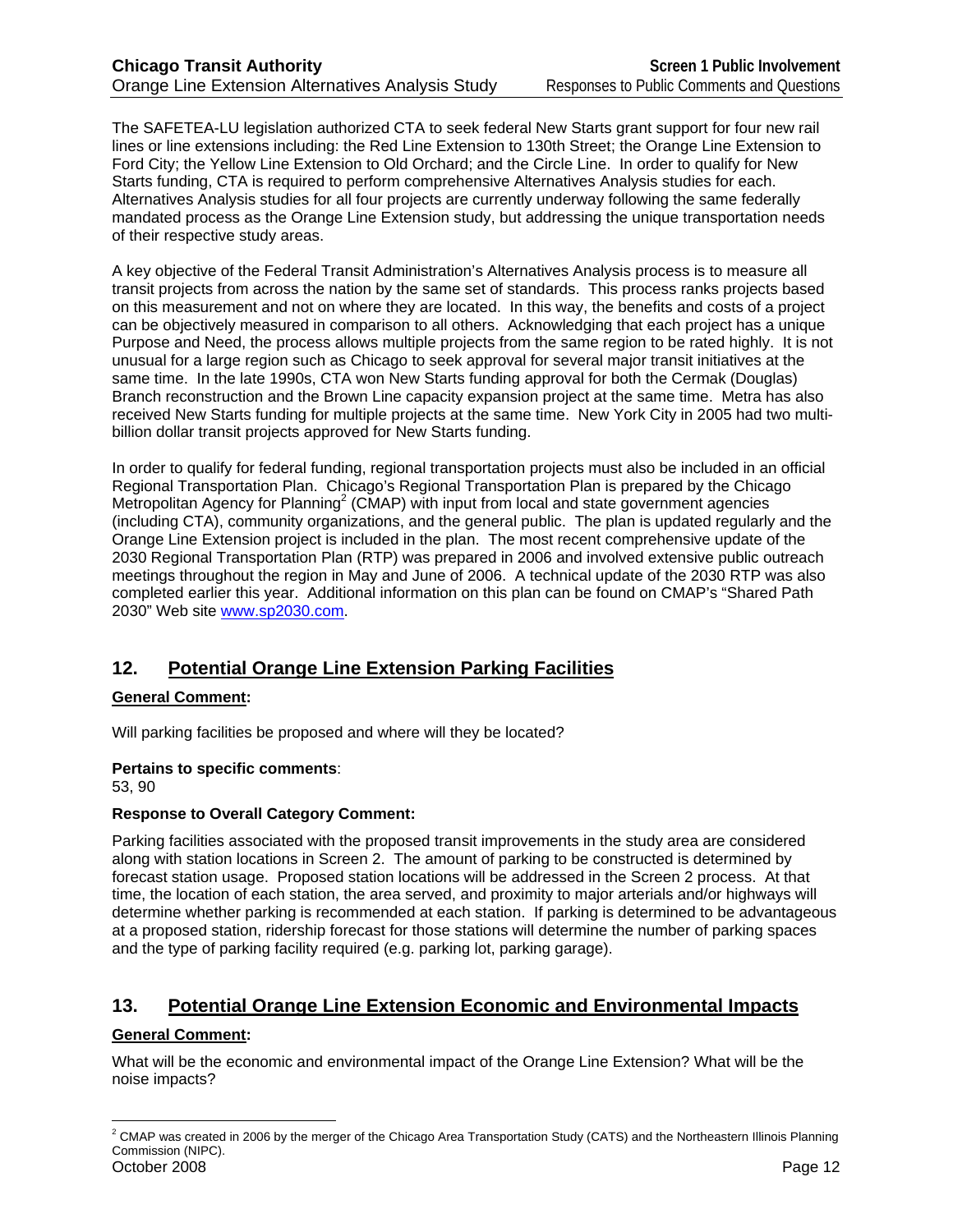#### **Pertains to specific comments:**

14, 15, 20, 25, 39, 57, 66, 93, 94, 103

#### **Response to Overall Category Comment:**

An Environmental Impact Statement (EIS) will analyze in detail the social, economic, and environmental consequences and benefits of the proposed Orange Line Extension. The environmental review process required by the *National Environmental Policy Act* of 1969 (NEPA) and related laws includes environmental impact analyses and the preparation of documentation for public review. Per FTA guidance, the environmental evaluation begins upon completion of the Alternatives Analysis study, and it will result in a detailed written statement on the anticipated environmental impacts of the Orange Line Extension improvements and the steps that will be taken to address impacts to the community and the natural environment.

Typically, environmental reviews for proposed transit projects address the potential impact areas of air and water quality, noise and vibration, historic and cultural properties, parklands, contaminated lands, displacement of residences and businesses, and community preservation. During the federal environmental review process, the CTA will work concurrently with state and other local agencies to also comply with state and local environmental laws. The environmental review process includes opportunities for public review and comment. See Topic 8 for additional information about potential property acquisition and impacts.

Regarding the economic impact of the Orange Line Extension, FTA guidance requires an economic analysis to be conducted as a part of Screen 2 of the Alternatives Analysis. In general terms, it may be noted that numerous transit studies suggest that transit investments result in economic development. A recently conducted study by the U.S. Department of Transportation, found that for every \$1 billion invested in transit projects, 47,500 jobs are created or sustained. Specific projections for the Orange Line Extension may be developed in later studies.

#### **Other Specific Comments on this Topic:**

- 38. Has the City/CTA conducted a crime impact analysis to determine if there will be an increase in crime in surrounding communities?
- 56. Will a study be considered about the possible rise in crime due to more access to this area?

#### **Response:**

Safety and security are a top priority at the CTA. The CTA works with the City of Chicago and adjacent municipalities to provide plain-clothed and uniformed patrols of system property, in addition to hired private security guards. Similar safety and security measures will be implemented as part of the extension.

#### **Comment:**

83. Will this bring jobs to the residents of this area? Will they be earmarked just for the residents in the construction zone?

#### **Response:**

All contract procurement will follow CTA's competitive bidding requirements open to all qualified firms. More information about CTA's competitive bidding requirements is available on the CTA web site at www.transitchicago.com.

#### **Comment:**

- 22. Would the extension create more traffic?
- 30. What steps will be taken to keep increased traffic and parking from clogging already congested area?
- 40. Concern with private auto traffic interference.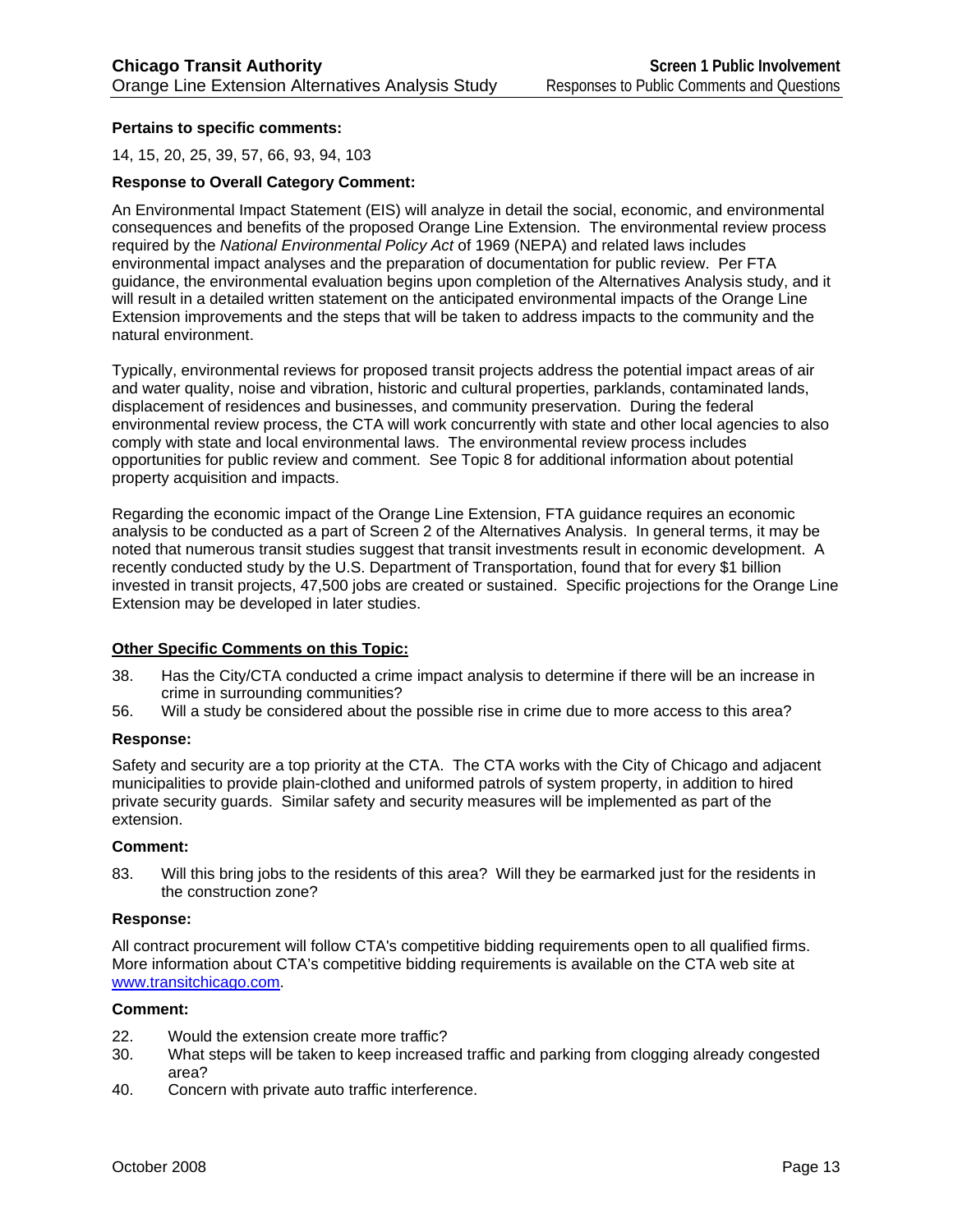#### **Response:**

The Orange Line Extension project's purpose and need is to improve transportation access and enhance opportunity for economic development within the study area. In particular, transportation improvements are needed to reduce the significant bus and passenger congestion at CTA's existing Midway Airport Orange Line terminal station; better accommodate tremendous growth in employment opportunities along Cicero Avenue and air travel at Midway Airport since the opening of the Orange Line in 1993; reduce lengthy bus trip times to access the Midway Airport Orange Line terminal station from neighborhoods south and southwest of Midway Airport; and alleviate traffic congestion due to expected growth in the study area population and employment.

As part of the preparation of an Environmental Impact Statement, the traffic and parking impacts of the proposed transit improvements will be evaluated in more detail. CTA coordinates with the Illinois Department of Transportation and the Chicago Department of Transportation when evaluating traffic issues. Maintaining traffic flow and related efficiencies is a major consideration in CTA's planning of this extension.

# **14. General Customer Service Questions / Compliments / Complaints**

#### **General Comment:**

General comments related to CTA and/or CTA service.

#### **Pertains to specific comments:**

1, 48, 73, 74, 98, 99, 100, 108

#### **Response to Overall Category Comment:**

CTA Customer Service representatives were also in attendance at the public meetings for the Orange Line Extension and were available to answer specific questions on existing CTA services and to take suggestions for improvements to those services. Many questions submitted to the Orange Line Extension study team also covered these topics, which are outside the purview of the study itself. The study team notes these questions and comments for the record and has referred them to the CTA Customer Service Department for an independent response and filing through CTA's established Customer Service procedures.

#### **15. Other**

#### **General Comment:**

This section includes general comments, overall viewpoints, or other observations that can be characterized as public input into the study process.

#### **Pertains to specific comments:**

47, 51, 60, 65, 82, 97, 101

#### **Response to Overall Category Comment:**

These comments do not ask a question but rather point out specific views on the subject, which have been noted.

#### **Other Specific Comments on this Topic:**

- 37. Does this have anything to do with the Olympics coming to Chicago, "a Possibility"?
- 86. Is the bottom line The City is preparing for the future Olympics?

#### **Response:**

CTA is working closely with the 2016 bid team and believes that the present transit system can handle transit needs for the 2016 Olympics. The Orange Line Extension project is not linked with Chicago's bid